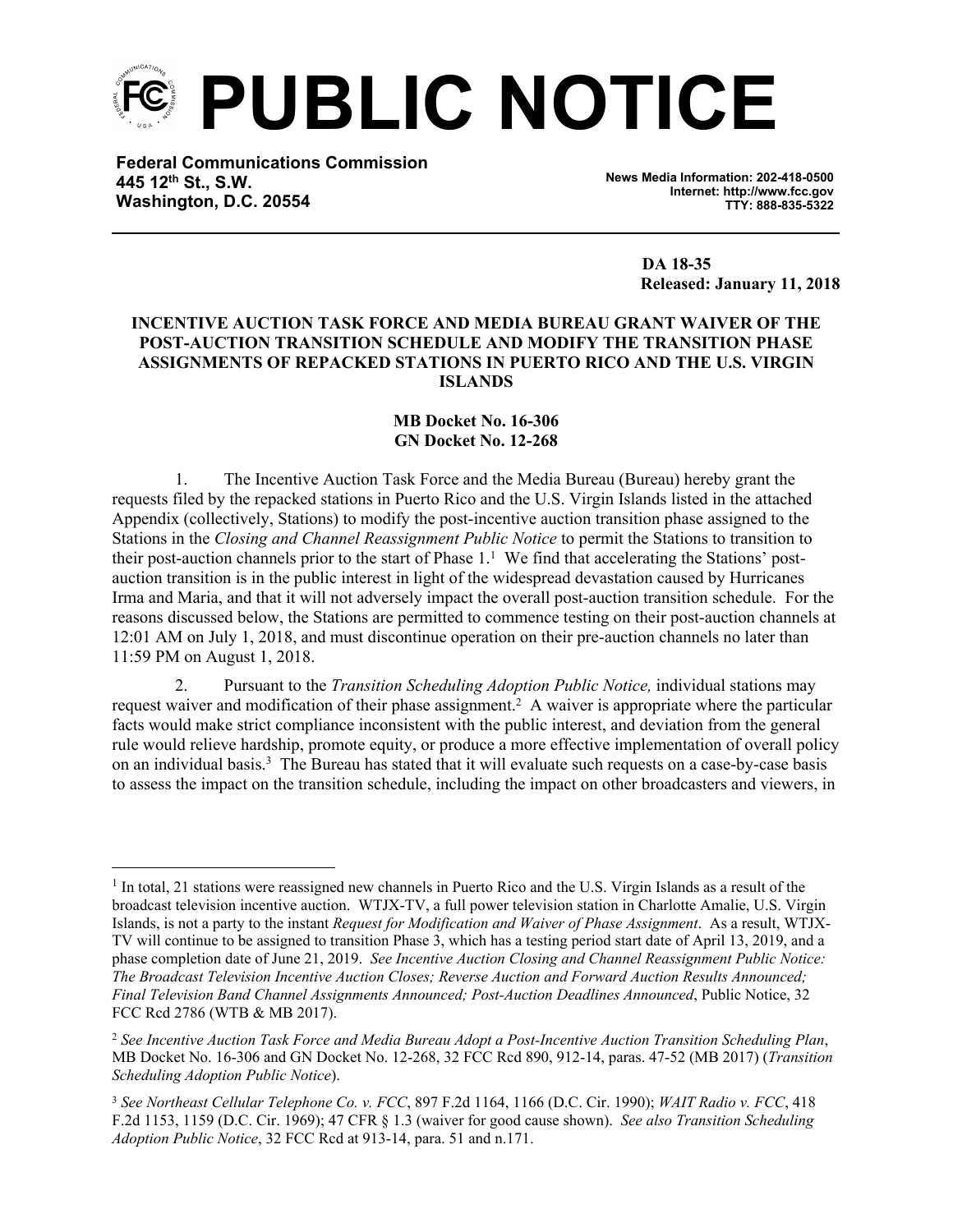order to facilitate a timely and orderly transition.<sup>4</sup> The Bureau determined that it would view favorably requests that are compliant with the Commission's rules and have little or no impact on the transition schedule.<sup>5</sup> Requests that the staff determines would be likely to delay or disrupt the transition schedule will be viewed unfavorably.<sup>6</sup>

3. In August and September of 2017, Hurricanes Irma and Maria devastated Puerto Rico and the U.S. Virgin Islands, resulting in widespread damage to infrastructure, including to the Stations' facilities. In a series of letters filed with the Commission (collectively, Waiver Requests),<sup>7</sup> the Stations requested to have their assigned post-auction transition phases modified to permit them to transition to their post-auction channels prior to the start of Phase 1.<sup>8</sup> The Stations assert that grant of their Waiver Requests will "avoid wasteful duplicative construction"<sup>9</sup> and allow the Stations to coordinate their channel reassignments with their post-hurricane recovery efforts.<sup>10</sup> All but two of the Stations were assigned to transition Phase 3 in the *Closing and Channel Reassignment Public Notice*, which has a phase completion date of June 21, 2019. The other two Stations were assigned to transition Phase 10, which has a phase completion date of July 3, 2020. Given the extent of the hurricane damage not only to the Stations but also to other infrastructure throughout Puerto Rico and the U.S. Virgin Islands, the Stations maintain that "there are simply not enough resources for broadcasters to contemplate building duplicate broadcast facilities over the course of the next 20-30 months."<sup>11</sup>

4. The Stations state that grant of the Waiver Requests will not adversely impact the overall transition schedule or have any negative impact on other stations or viewers. In particular, they have agreed to coordinate their early transition with one another in order to prevent interference beyond the temporary two percent pairwise interference permitted during the transition period.<sup>12</sup> The Stations also assert that the "geographic isolation of Puerto Rico and the U.S. Virgin Islands allows for accomplishment of an early transition without impact to any other television station transitions."<sup>13</sup> According to the Stations, their early transition will not divert resources from other transitioning stations because they will "leverage rebuilding efforts already underway on the islands"<sup>14</sup> and take advantage of "excess capacity of vendors" available prior to Phase 1.<sup>15</sup> For example, Electronics Research, Inc. (ERI),

6 *Id.*

<sup>10</sup> *Id.*

<sup>11</sup> *Id.*

<sup>14</sup> *Id.*

<sup>15</sup> *Id.*

<sup>4</sup> *See Transition Scheduling Adoption Public Notice*, 32 FCC Rcd at 912-14, paras. 49-52. *See also Incentive Auction Task Force and Media Bureau Announce Procedures for the Post-Incentive Broadcast Transition*, 32 FCC Rcd 858, 881-82, para 73 (MB 2017) (*Broadcast Procedures Public Notice*)*.*

<sup>5</sup> *Transition Scheduling Adoption Public Notice*, 32 FCC Rcd at 912-13, para. 49 and n.163.

<sup>7</sup> Letter from Puerto Rico and U.S. Virgin Island Broadcasters, GN Docket No. 12-268 and MB Docket No. 16-306 (Nov. 14, 2017) (PR-USVI Waiver Request); Letter from Ana G. Mendez, Inc., GN Docket No. 12-268 and MB Docket No. 16-306 (Dec. 1, 2017) (joining the PR-USVI Waiver Request); Letter from CMCG Puerto Rico, LLC, GN Docket No. 12-268 and MB Docket No. 16-306 (Dec. 18, 2017) (joining the PR-USVI Waiver Request). While we would normally require that each station seeking to modify its phase assignment file its waiver request as a Legal STA in LMS, we will rely on these letters as the basis of our evaluation and not require each individual Station file a separate request given the extraordinary circumstances surrounding this request.

<sup>8</sup> Stations assigned to Phase 1 are permitted to commence operation on their post-auction channel as early as 12:01 AM on September 14, 2018.

<sup>9</sup> PR-USVI Waiver Request at 1.

*<sup>12</sup> See Transition Scheduling Adoption Public Notice*, 32 FCC Rcd at 897, para. 16.

<sup>13</sup> PR-USVI Waiver Request at 2.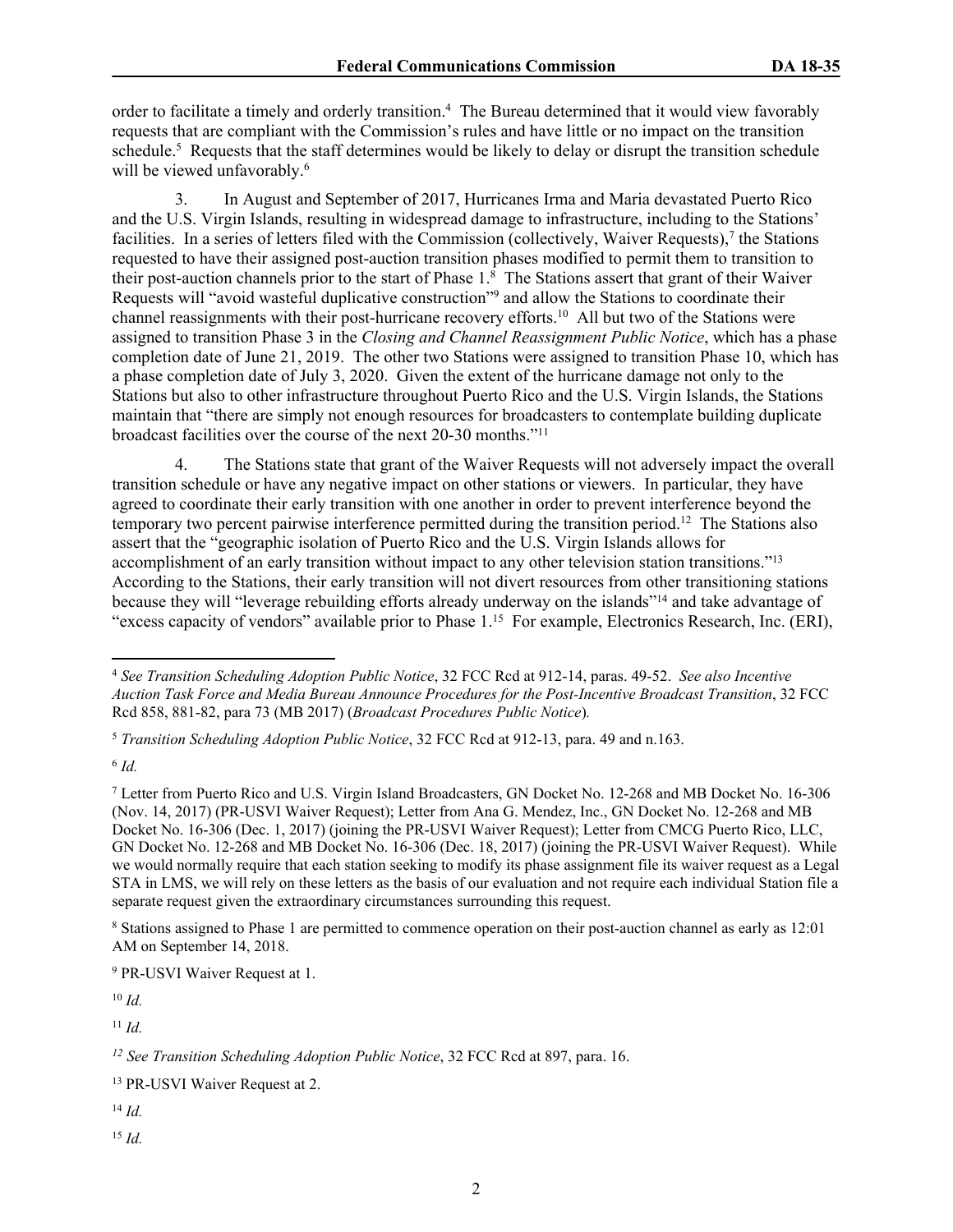which designs, fabricates and installs broadcast television antennas, has filed a letter of support confirming that it will be able to support the Stations' early transition without impacting its ability to support the transition efforts of other stations.<sup>16</sup>

5. The Stations also note that permitting them to undertake an early transition will have the added advantage of "swiftly clearing" the 600 MHz wireless band, and thereby enabling the deployment of new wireless broadband services, something that, according to the Stations, is "desperately needed in the islands."<sup>17</sup> T-Mobile has filed a letter of support agreeing that grant of the Waiver Requests would help facilitate the "rapid deployment" of new wireless broadband services in the 600 MHz band in both Puerto Rico and the U.S. Virgin Islands.<sup>18</sup> Furthermore, like many of the Stations, T-Mobile's facilities were also heavily damaged by the hurricanes, and the Stations' early transition will support T-Mobile's post-hurricane rebuilding efforts by facilitating its inclusion of new 600 MHz equipment in its plans.<sup>19</sup>

6. Upon review of the facts and circumstances presented, we find the Stations' requests to modify their phase assignment and transition prior to Phase 1 satisfy the requirements for a waiver. We agree that the proposed change to the Stations' transition phase should not have an adverse impact on the overall transition schedule or a negative impact on other stations or viewers. A staff analysis confirms that the phase change does not create any new linked station sets and will not result in new interference above the two percent permitted during the transition. As a result of this modification to the transition schedule, viewers in Puerto Rico will only be subject to one rescan period, instead of two.<sup>20</sup> Although in the U.S. Virgin Islands the total number of rescan periods will increase from one to two,<sup>21</sup> this is within the two rescan periods per DMA limitation used in the tool adopted by the Bureau in the *Transition Scheduling Adoption Public Notice* to assign stations to transition phases.<sup>22</sup>

Based on the record, including the letters of support filed by ERI and T-Mobile, we find that an early transition is unlikely to impact other transitioning stations' access to resources and will provide additional public interest benefits by expediting the deployment of new 600 MHz wireless broadband services. We believe that the Stations have significant economic and community incentive to complete construction of their post-auction channel facilities as quickly as possible, given that 12 out of the 20 stations seeking waiver are currently silent,<sup>23</sup> but in order to ensure that the transition is completed sufficiently in advance of the start of the Phase 1 testing period (September 14, 2018), we conclude that it is in the public interest to establish a deadline of August 1, 2018, for the Stations to cease operations on their pre-auction channels so as not to divert resources from stations transitioning in Phase 1.<sup>24</sup>

<sup>21</sup> Because WTJX-TV will continue to be assigned to transition Phase 3, the total number of rescan periods for the U.S. Virgin Islands will now be two.

<sup>16</sup> *See* Letter from Electronics Research, Inc., GN Docket No. 12-268 and MB Docket No. 16-306 (Jan. 2, 2018).

<sup>17</sup> PR-USVI Waiver Request at 2.

<sup>18</sup> *See* Letter from T-Mobile USA, Inc., GN Docket No. 12-268 and MB Docket No. 16-306 (Nov. 21, 2017).

<sup>19</sup> *Id.* at 2.

<sup>20</sup> Under the transition schedule set forth in the *Closing and Channel Reassignment Public Notice*, repacked stations in Puerto Rico were assigned to Phases 3 and 10.

<sup>22</sup> S*ee Transition Scheduling Adoption Public Notice*, 32 FCC Rcd at 898-99, paras. 20-21.

<sup>&</sup>lt;sup>23</sup> We remind stations that the license of any station that remains silent for any consecutive 12-month period expires automatically at the end of that period, by operation of law, except that the Commission can extend or reinstate such a license "to promote equity and fairness." *See* 47 U.S.C. § 312(g). In considering such a request, the Bureau will examine whether the station's silence was the result of compelling reasons beyond the licensee's control, including here, facts that relate to the post-auction transition process and damage resulting from Hurricanes Irma and Maria.

<sup>&</sup>lt;sup>24</sup> To the extent an individual station requires additional time beyond August 1, 2018, to construct its post-auction facility, it must file a request for extension of its construction permit deadline as otherwise required by the Commission's rules. *See* 47 CFR § 73.3700(b)(5)(iv). Additional time to construct beyond 180-days may be sought pursuant to the Commission's existing "tolling" rule. *See* 47 CFR § 73.3700(b)(5)(i) and 47 CFR §73.3598(b). *See*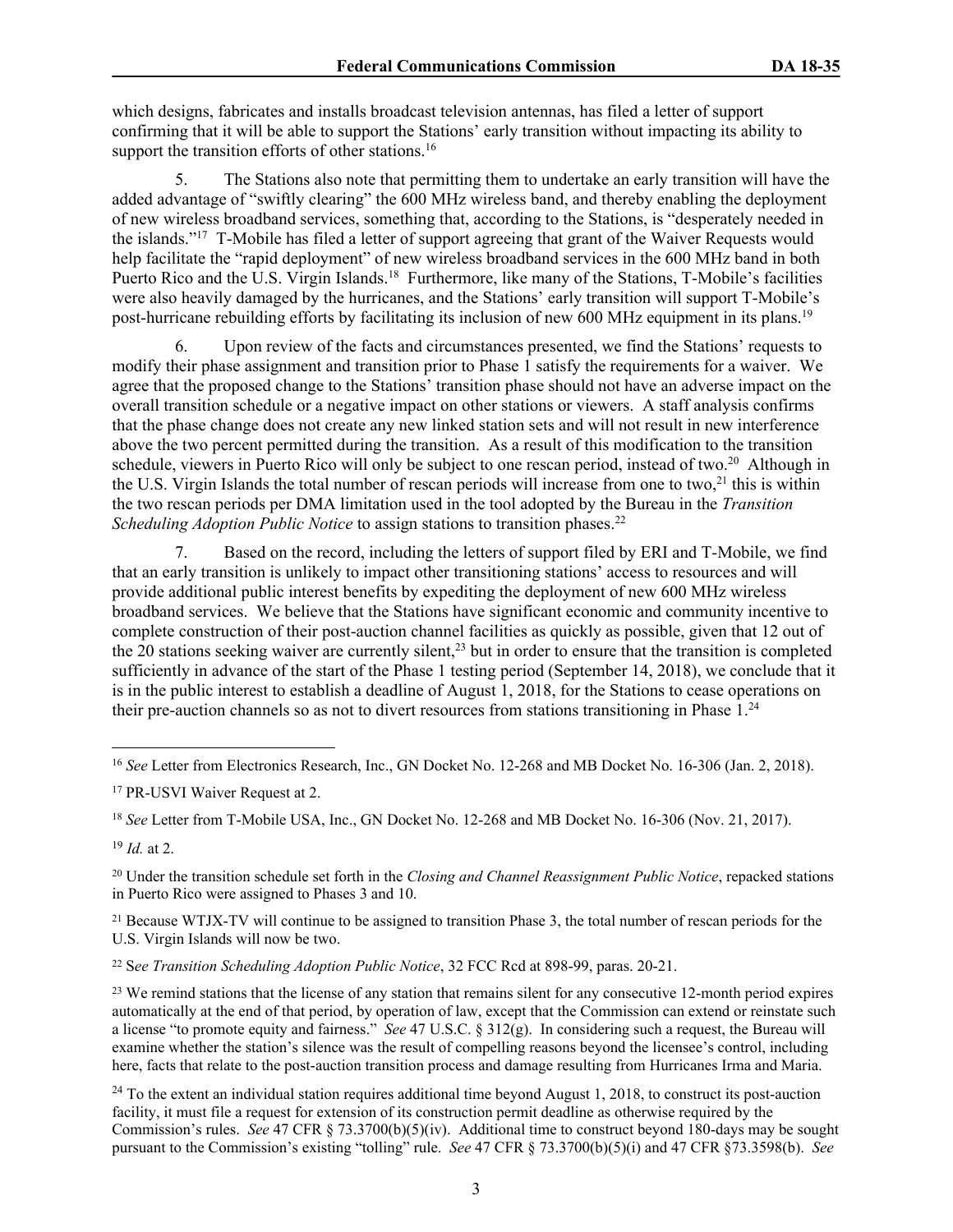Furthermore, in light of the fact that a number of stations throughout Puerto Rico are part of a linked station set, and in order to maintain an orderly transition across the islands, we establish a July 1, 2018, testing period start date. Therefore, the Stations may not begin testing on their post-auction channel until 12:01 AM local time on July 1, 2018, and are required to coordinate with any linked stations in order to prevent interference beyond the temporary two percent station-to-station pairwise interference permitted during the transition period.<sup>25</sup>

8. In conducting their transition prior to Phase 1, the Stations must continue to comply with all Commission requirements that would otherwise apply to transitioning stations, including but not limited to, the filing of transition progress reports (FCC Form 387) at appropriate times,  $26$  compliance with the Commission's consumer education requirements for transitioning stations,<sup>27</sup> and, as applicable, providing required notice to MVPDs.<sup>28</sup> To the extent a station is silent and is not able to comply with its consumer education requirements, it must file a request for waiver of 47 CFR  $\S$  73.3700(c) as a Legal STA in LMS. All waiver requests will be evaluated on a case-by-case basis and must include the following information: (1) an explanation describing why the station is unable to comply with the existing consumer education requirements; (2) an alternative but comparable means the station will use to notify viewers of the station's new channel;<sup>29</sup> and (3) why grant of the waiver request complies with the Commission's general waiver standard.<sup>30</sup>

9. This action is taken by the Chief, Media Bureau, pursuant to authority delegated by 47 CFR § 0.283.

10. For additional information or questions, please contact Kevin Harding (technical) [Kevin.Harding@fcc.gov](mailto:Kevin.Harding@fcc.gov), (202) 418-7077, or Evan Morris (legal), [Evan.Morris@fcc.gov](mailto:Evan.Morris@fcc.gov), (202) 418-1656. Press should contact Charles Meisch, Charles.Meisch@fcc.gov, (202) 418-2943.

**–FCC–**

*also Broadcast Procedures Public Notice,* 32 FCC Rcd at 871-72, paras. 40-45 (discussing extensions of time to construct post-auction facilities and tolling). Grant of an extension of time to construct will not extend the time during which the station may continue to operate on its pre-auction channel. The Stations must cease operation on their pre-auction channel no later than 11:59 PM on August 1, 2018, unless they have filed in LMS and been granted a request for special temporary authority to continue to operate on their pre-auction channel. A station that requests authority to continue operating on its pre-auction channel after August 1, 2018 will likely be required to do so at variance from its pre-auction authorized parameters (e.g., reduced power).

<sup>25</sup> A station that commences testing on its post-auction channel and causes interference beyond that permitted during the transition period will be operating in violation of Commission rules. A list of linked stations is available on the Commission's website at: https://data.fcc.gov/download/incentive-auctions/Current\_Transition\_Files/.

<sup>26</sup> *See* 47 CFR § 73.3700(e)(5); *The Incentive Auction Task Force and Media Bureau Release Transition Progress Report Form and Filing Requirements for Stations Eligible for Reimbursement from the TV Broadcast Relocation Fund and Seek Comment on the Filing of the Report by Non-Reimbursable Stations*, Public Notice, 32 FCC Rcd 256 (MB 2017); *The Incentive Auction Task Force and Media Bureau Adopt Filing Requirements For the Transition Progress Report Form By Stations that are Not Eligible for Reimbursement from the TV Broadcast Relocation Fund*, Public Notice, 32 FCC Rcd 4029 (MB 2017).

<sup>27</sup> *See* 47 CFR § 73.3700(c).

<sup>28</sup> *See* 47 CFR § 73.3700(d).

 $29$  For example, a station may propose to provide its viewer notifications through some combination of the following: other television or radio stations with significant contour overlap, local newspapers, social media, and the station's website.

30 *See* 47 CFR § 1.3 (waiver for good cause shown).